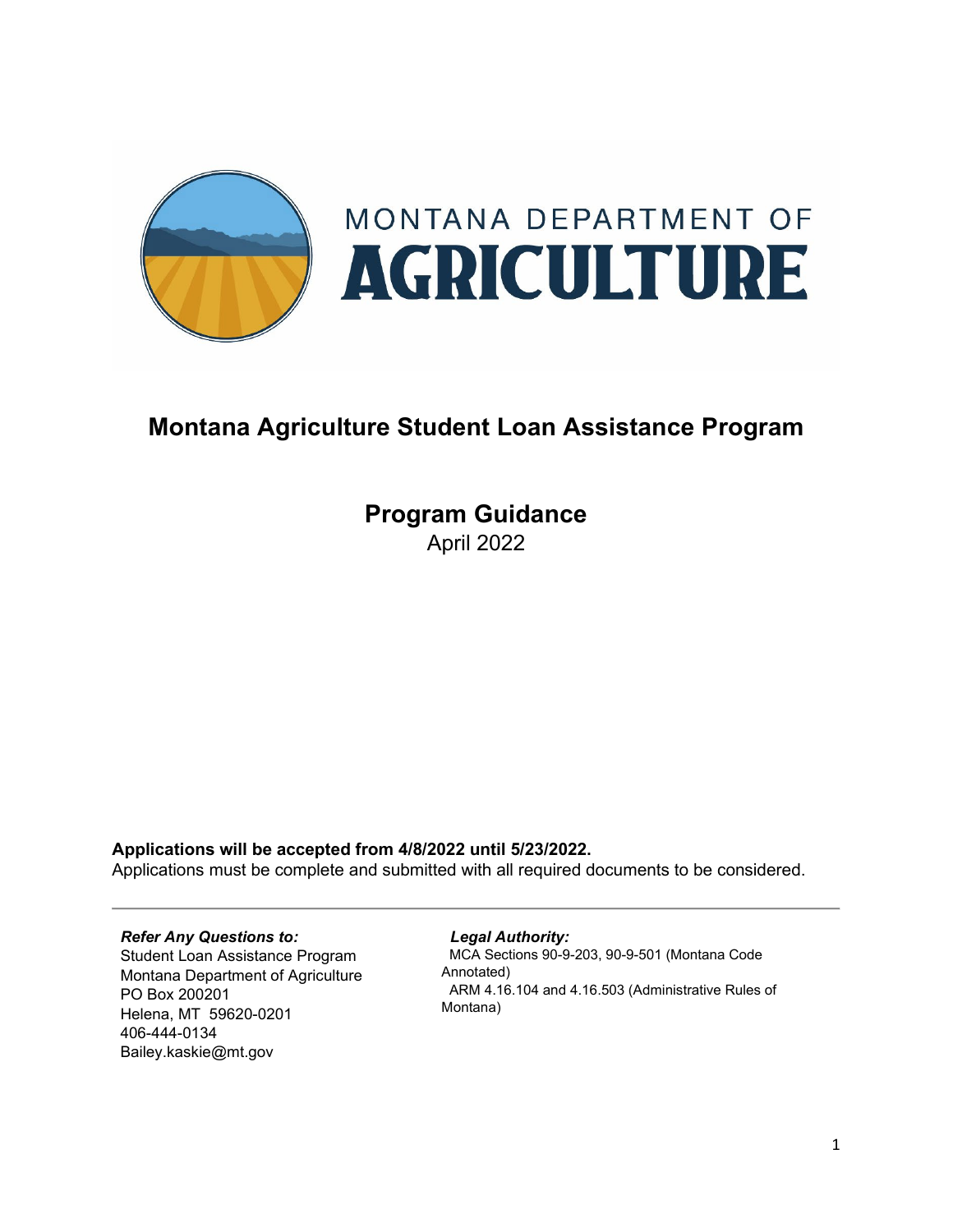## **Montana Agriculture Student Loan Assistance Program**

This program was developed to encourage Montana's college-educated youth to pursue a primary career in farming or ranching; reduce financial stress on Montana's farm and ranch operators; and promote succession planning to preserve interest in Montana's agricultural future. Successful applicants may receive loan assistance for up to five years for qualified education loans.

## **Table of Contents**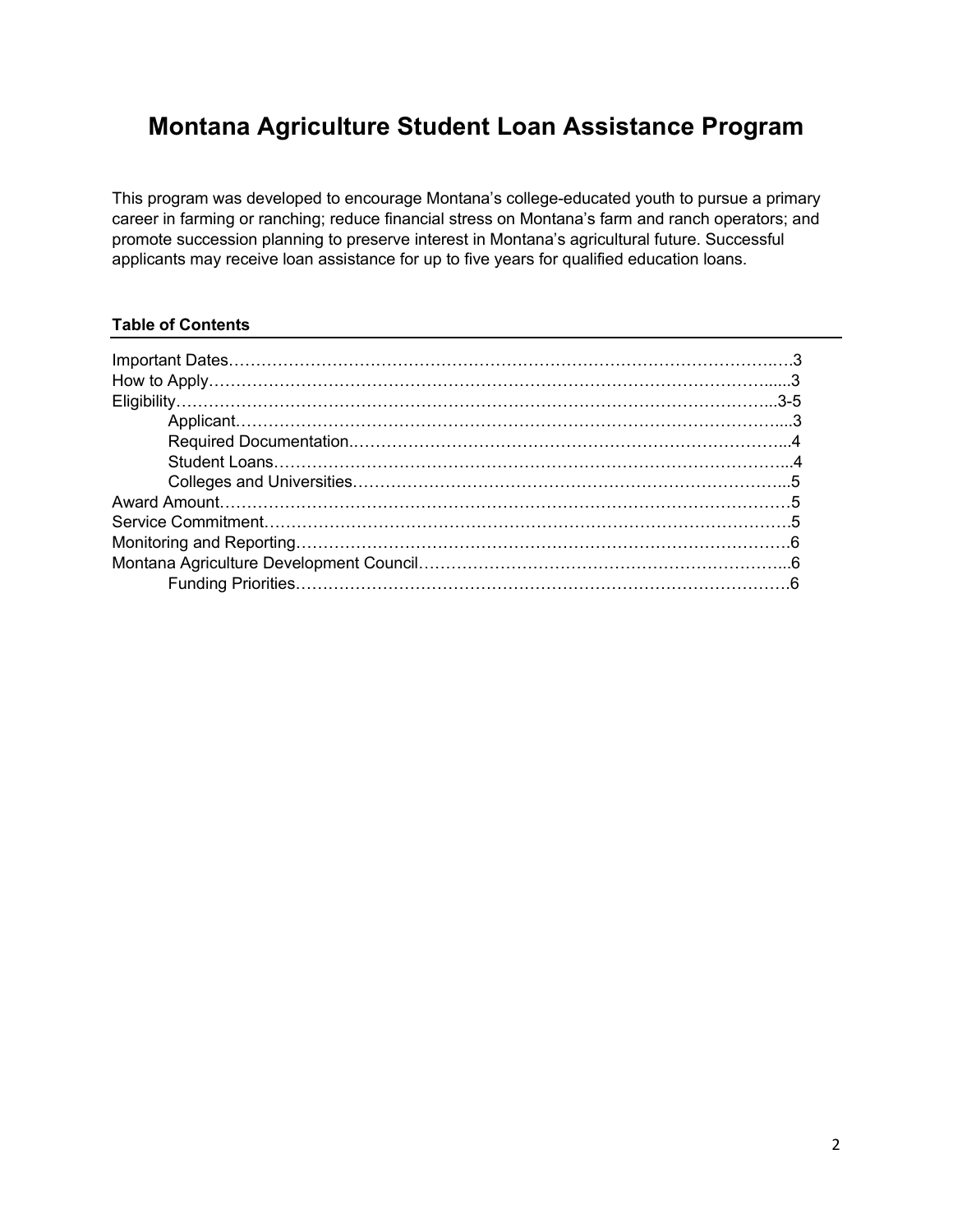| <b>Application Window Open</b>                                                                | April 8, 2022      |
|-----------------------------------------------------------------------------------------------|--------------------|
| <b>Technical Assistance Call</b>                                                              | May 10, 2022       |
| <b>Application Deadline</b>                                                                   | May 23, 2022       |
| Qualifying applications will be presented to<br>Agriculture Development Council in Helena, MT | Tent. June 9, 2022 |
| Award Announcements made                                                                      | June, 2022         |

## **How to Apply:**

- 1. Review program guidance and confirm eligibility. 2. Create an account at mt.amplifund.com
	- 3. Follow online instructions to apply for Montana Agriculture Student Loan Assistance Program
	- 4. Upload all required documentation
- 5. Qualifying applicants will be presented to the Agriculture Development Council at the June council meeting in Helena, MT.

If technical difficulties make submitting via the mt.amplifund.com website impossible, applicant must contact the MT Department of Agriculture GTA Program Specialist prior to the application due date at [bailey.kaskie@mt.gov](mailto:bailey.kaskie@mt.gov) or 406-444-0134.

## **Eligibility**

### **An applicant must:**

- be a Montana resident:
- have obtained an associate or baccalaureate degree from a Montana based Postsecondary Institution;
	- o Postsecondary institution" means:
		- a unit of the Montana university system, as defined in MCA **[20-25-201](https://leg.mt.gov/bills/mca/title_0200/chapter_0250/part_0020/section_0010/0200-0250-0020-0010.html)**;
		- a Montana community college, defined and organized as provided in MCA **[20-](https://leg.mt.gov/bills/mca/title_0200/chapter_0150/part_0010/section_0010/0200-0150-0010-0010.html) [15-101](https://leg.mt.gov/bills/mca/title_0200/chapter_0150/part_0010/section_0010/0200-0150-0010-0010.html)**; or
		- an accredited tribal college located in the state of Montana.
- have an outstanding balance on an eligible student loan from obtaining such degree;
- be the primary owner, heir, successor or assignee of a farm or ranch in Montana;
- participate in the day-to-day operations of the farm or ranch;
- agree to operate a farm or ranch in Montana for at least five years; and
- be in a non-default status on a student loan.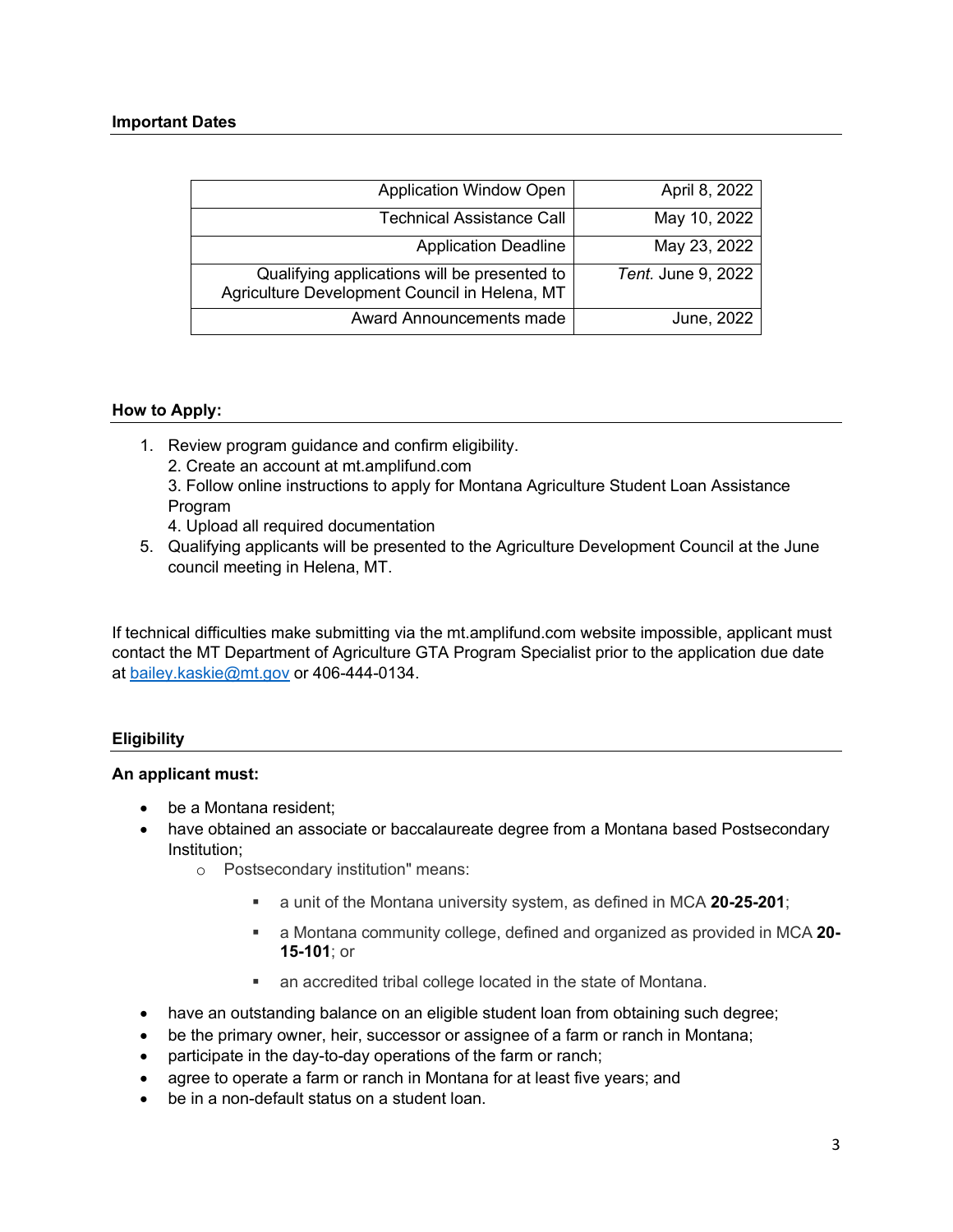## **Required Documentation**

Completed applications must include documentation to support each of the eligibility requirements listed below. Documentation not listed in the examples will be considered on a case by case basis.

| <b>Eligibility Requirement</b>                                                                                                  | <b>Example Documentation</b><br>Submit one from each category unless<br>otherwise stated.                                                                                                                                                |
|---------------------------------------------------------------------------------------------------------------------------------|------------------------------------------------------------------------------------------------------------------------------------------------------------------------------------------------------------------------------------------|
| Proof of Residency                                                                                                              | Montana Driver's License<br>State I.D.<br>Tribal I.D.                                                                                                                                                                                    |
| Completion of associate or baccalaureate<br>degree from a postsecondary institution                                             | Transcript<br>Diploma                                                                                                                                                                                                                    |
| Primary ownership, including an heir,<br>successor, or assignee of an agricultural<br>operation                                 | <b>Current business license</b><br>Articles of Incorporation<br><b>Bylaws</b><br><b>Operating Agreement</b><br>Succession plan<br>If you are not the primary owner, also<br>include:<br>Succession statement signed by<br>primary owner. |
| Participate in the day-to-day operations of<br>farm/ranch                                                                       | Most recent tax return, including<br>$\bullet$<br>schedule F if applicable                                                                                                                                                               |
| Educational loan information, including:<br>outstanding loan amount, loan servicer,<br>payment schedule, history, interest rate | Loan agreement<br>And<br>Most recent account statement                                                                                                                                                                                   |

## **Eligible Student Loans**

A successful applicant must have an outstanding balance on eligible student loan debt used to fund an undergraduate degree from an approved Montana college or university.

### **Eligible Colleges and Universities**

Successful applicants will have completed an associate or baccalaureate degree from an approved Montana postsecondary institution that is: a unit of the Montana university system; a Montana community college; or an accredited tribal college located in the state of Montana.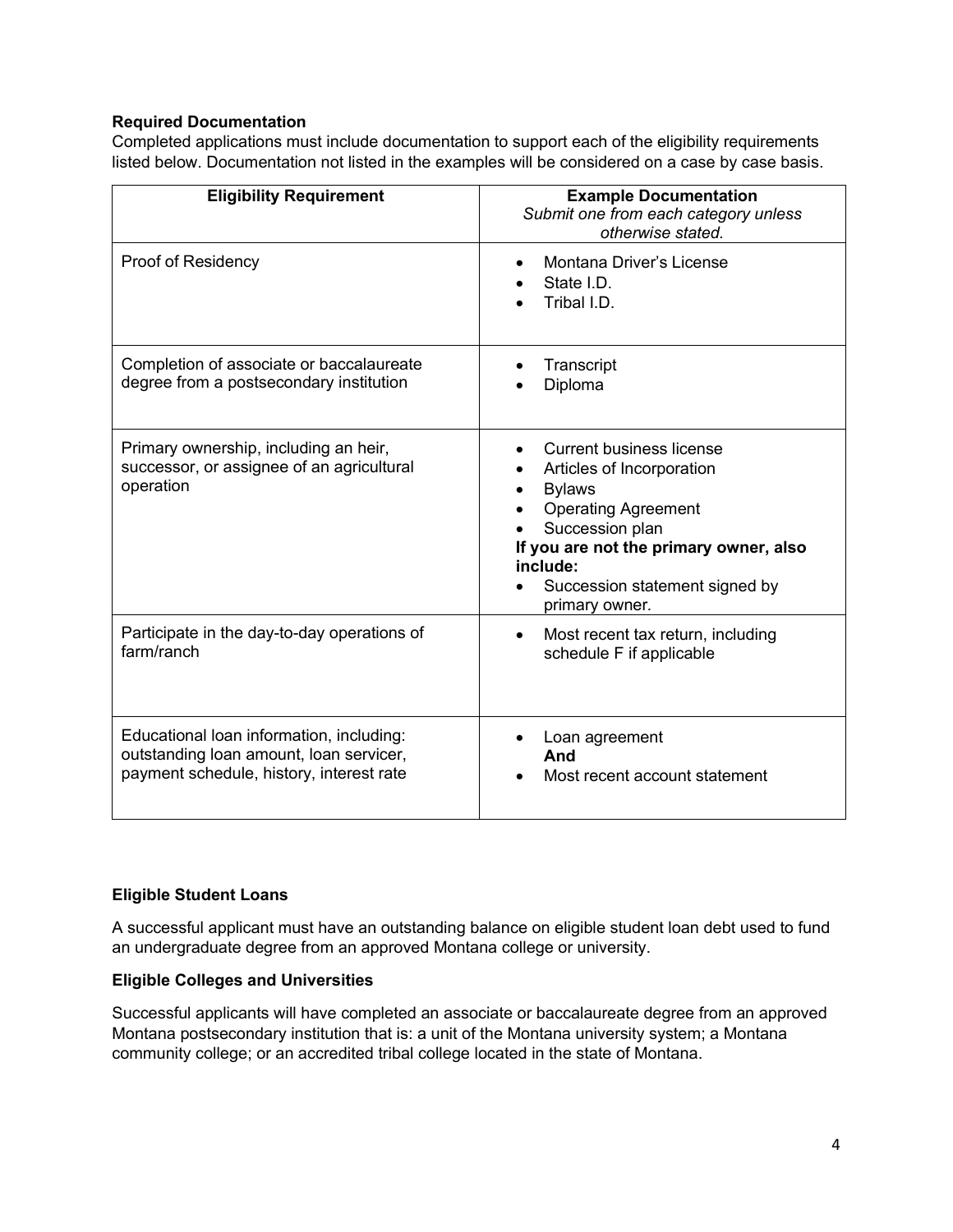#### Eligible Colleges and Universities

University of Montana – Missoula Missoula College UM Bitterroot College Montana Tech Highlands College of MT Tech University of Montana Western Helena College UM Montana State University – Bozeman Gallatin College MSU Montana State University – Billings City College at MSU Billings Montana State University Northern

Great Falls College MSU Dawson Community College Flathead Valley Community College Miles Community College Aaniiih Nakoda College *(formerly Fort Belknap College)* Blackfeet Community College Chief Dull Knife College Fort Peck Community College Little Big Horn College Salish Kootenai College Stone Child College

*If your college or university is not on this list please contact Montana Department of Agriculture GTA Program Specialist, Bailey Kaskie to determine eligibility at [bailey.kaskie@mt.gov.](mailto:bailey.kaskie@mt.gov)* 

#### **Award Amount**

A qualified farmer or rancher is eligible for student loan assistance for up to a maximum of five years.

The total amount of loan repayment assistance may not exceed 50% of the total amount of educational loans outstanding. The minimum outstanding loan amount is \$10,000.

Successful applicants may choose whether the council makes one annual payment or 12 monthly payments for each year of a qualified farmer or rancher's eligibility.

Disbursements may be made by the department directly to the educational loan.

Available Funding: No more than \$100,000 of the funds expended by the Agriculture Development Council in the biennium beginning July 1, 2021 may be expended for the purpose of the Montana Agriculture Student Loan Assistance Program.

#### **Service Commitment**

Successful applicants must commit to operate a farm or ranch on a full-time basis for at least five years following application.

Funding recipients who cease to operate the farm or ranch before the end of the five-year commitment period must repay the total amount of assistance received to date.